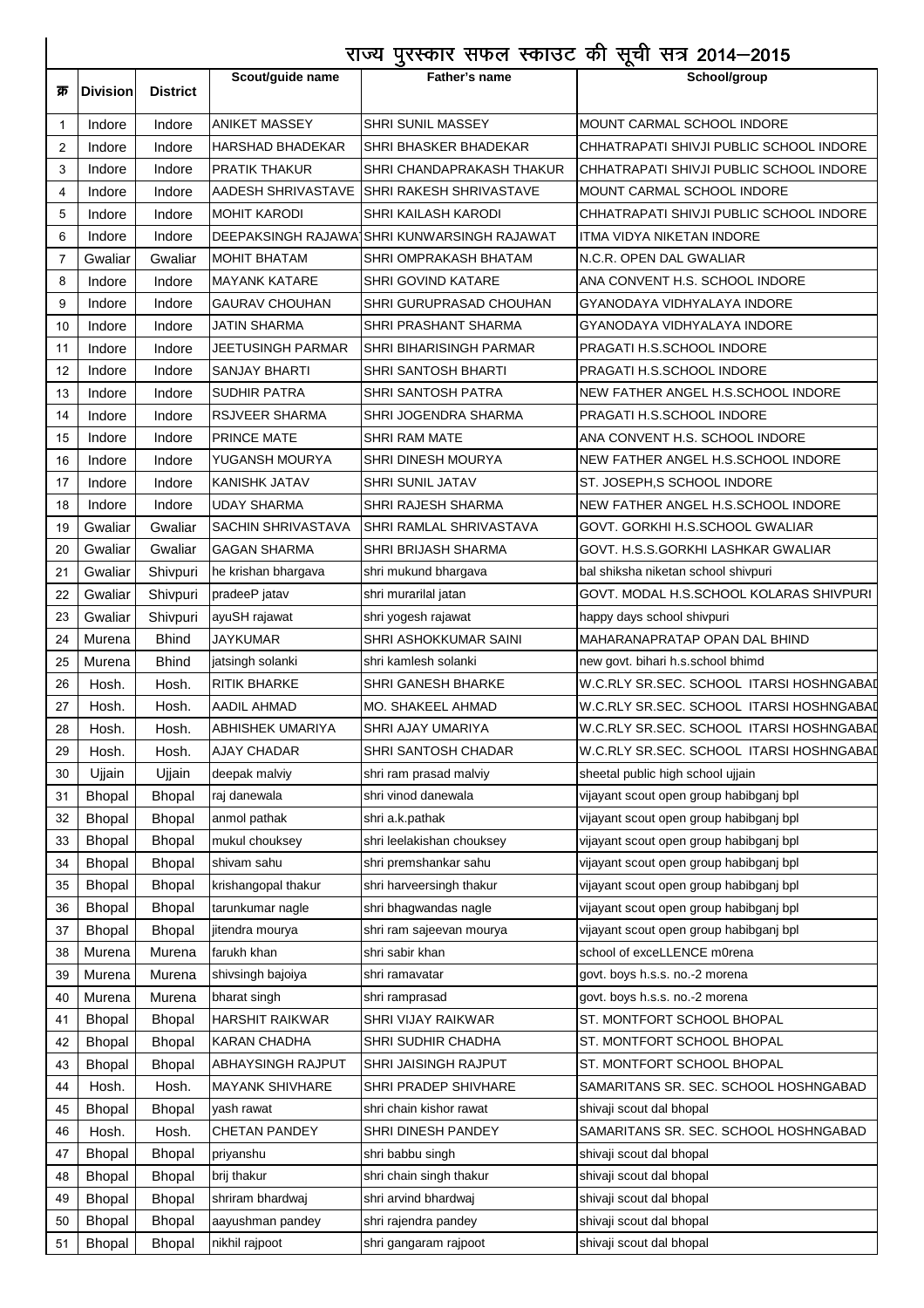| क्र | <b>Division</b> | <b>District</b> | Scout/guide name                      | Father's name                                                   | School/group                             |
|-----|-----------------|-----------------|---------------------------------------|-----------------------------------------------------------------|------------------------------------------|
|     |                 |                 |                                       |                                                                 |                                          |
| 52  | Hosh.           | Hosh.           | <b>ANANY GARGAV</b>                   | <b>SHRI SANJAY GARGAV</b>                                       | SERVITE CONVENT SR. SEC. SCHOOL HOSHNGA  |
| 53  | Hosh.           | Hosh.           | PRASHANT DWIVEDI                      | <b>SHRI UDIT DWIVEDI</b>                                        | SERVITE CONVENT SR. SEC. SCHOOL HOSHNGA  |
| 54  | Hosh.           | Hosh.           | SUDHANSHU JOSHI                       | <b>SHRI HARIOM JOSHI</b>                                        | SERVITE CONVENT SR. SEC. SCHOOL HOSHNGA  |
| 55  | Hosh.           | Hosh.           | <b>MADHVENDRA SINGH</b>               | SHRI GOVINDSINGH RAJPUT                                         | SERVITE CONVENT SR. SEC. SCHOOL HOSHNGA  |
| 56  | Gwaliar         | Shivpuri        | vishwnATH rajput                      | shri rajendra rajput                                            | happy days school shivpuri               |
| 57  | Gwaliar         | Shivpuri        | <b>IMUKESH KUSHWAH</b>                | SHRI LAKHANLAL KUSHWAH                                          | GOVT. MODAL H.S.SCHOOL KOLARAS SHIVPURI  |
| 58  | Gwaliar         | Shivpuri        | aditya prakash                        | shri yogendrsingh dadouriya                                     | GOVT. MODAL H.S.SCHOOL KOLARAS SHIVPURI  |
| 59  | Murena          | Murena          | baris khan                            | shri sabir khan                                                 | shivaji opne group morena                |
| 60  | Hosh.           | Hosh.           | DEVAMSH CHIMANIYA                     | SHRI MADANLAL CHIMANIYA                                         | W.C.RLY SR.SEC. SCHOOL ITARSI HOSHNGABAI |
| 61  | Hosh.           | Hosh.           |                                       | RUDRASINGH CHAUHAN SHRI SHANKARSINGH CHAUHAN                    | W.C.RLY SR.SEC. SCHOOL ITARSI HOSHNGABAI |
| 62  | Gwaliar         | Gwaliar         | LOKRAJSINGH RAJPUT                    | <b>SHRI KESHAVSINGH RAJPUT</b>                                  | GOVT. H.S.S.GORKHI LASHKAR GWALIAR       |
| 63  | Gwaliar         | Gwaliar         | VIJAY MAHOR                           | <b>SHRI SANJAY MAHOR</b>                                        | GOVT. GORKHI H.S.SCHOOL GWALIAR          |
| 64  | <b>Bhopal</b>   | <b>Bhopal</b>   | <b>AAYUSH KURUP</b>                   | <b>SHRI ALOK KURUP</b>                                          | GOVT. SUBHASH SCHOOL FOR EXCELLENCE BH(  |
| 65  | <b>Bhopal</b>   | Raisen          | RAJENDRA RAI                          | SHRI RAVISHANKER RAI                                            | GOVT. H.S.S. KHARBAI                     |
| 66  | <b>Bhopal</b>   | Raisen          | ABHISHEK KEER                         | <b>SHRI SEVARAM KEER</b>                                        | GOVT. H.S.S. KHARBAI                     |
| 67  | Jabalpur        | Katni           | <b>ARYAN SHARMA</b>                   | SHRI RAJKUMAR SHARMA                                            | BARDSLEY ENG. MED. SR. SEC. SCHOOL KATNI |
| 68  | Jabalpur        | Katni           | HIMANSHU SONI                         | <b>SHRI OMPRAKASH SONI</b>                                      | BARDSLEY ENG. MED. SR. SEC. SCHOOL KATNI |
| 69  | Jabalpur        | Katni           | AYUSH MISHRA                          | SHRI SUNILDATTA MISHRA                                          | BARDSLEY ENG. MED. SR. SEC. SCHOOL KATNI |
| 70  | Jabalpur        |                 | Chhindwara SAHIB BHASIN               | SHRI SANJAY BHASIN                                              | JAGANNATH H.S.SCHOOL CHHINDWARA          |
| 71  |                 |                 | Jabalpur Chhindwara PHOLKUNVER TONDIA | SHRI HARISH TONDIA                                              | JAGANNATH H.S.SCHOOL CHHINDWARA          |
| 72  | Sagar           | Panna           | SHUBHAM DWIVEDI                       | SHRI RAMAKANT DWIVEDI                                           | GOVT. H.S. SCHOOL PANNA                  |
| 73  | Rewa            | Sidhi           |                                       | PRAKHARKUMAR PANDESHRI KSHATRAMANI P.PANDEY                     | SCHOOL OF EXCELLENCE NO. 1 SIDHI         |
| 74  | Rewa            | Sidhi           | SHUBHAM MISHRA                        | SHRI SURYAKANT MISHRA                                           | SCHOOL OF EXCELLENCE NO. 1 SIDHI         |
| 75  | Rewa            | Sidhi           |                                       | MRIGENDRAKUMAR PAT SHRI PRAMOD KU.PATEL                         | GOVT. H.S.SCHOOL NO. 2 SIDHI             |
| 76  | Rewa            | Sidhi           | SOORAJKUMAR PATEL                     | SHRI ABHAYRAJ PATEL                                             | GOVT. H.S.SCHOOL NO. 2 SIDHI             |
| 77  | Rewa            | Sidhi           | ANUP SINGH CHAUHAN                    | <b>ISHRI CHANDRAPRATAP SINGH</b>                                | GOVT. H.S.SCHOOL AMARWAH SIDHI           |
| 78  | Rewa            | Sidhi           | VINAY SEN                             | SHRI RAMANUJ SEN                                                | JYOTSANA PUBLIC HIGHAR SEC. SIDHI        |
| 79  | Rewa            | Sidhi           | SURAJ VISHWAKARMA                     | SHRI G.P.VISHWAKARMA                                            | JYOTSANA PUBLIC HIGHAR SEC. SIDHI        |
| 80  | Rewa            | Satna           | RANJEET BHAGAT                        | SHRI RAJENDRA BHAGAT                                            | SARLA H.S.SCHOOL SATNA                   |
| 81  | Rewa            | Satna           | ABHIMANYU YADAV                       | SHRI SHIVDAYAL YADAV                                            | SARLA H.S.SCHOOL SATNA                   |
| 82  | Rewa            | Satna           | ABHISEK CHAUHAN                       | SHRI AWEDHESH CHAUHAN                                           | SARLA H.S.SCHOOL SATNA                   |
| 83  | Rewa            | Satna           | PIYUSH PANDEY                         | SHRI RAVENDRA PANDEY                                            | SARLA H.S.SCHOOL SATNA                   |
| 84  | Shahdol         | Shahdol         | <b>RISHABH TIWARI</b>                 | SHRI JAGNNATH TIWARI                                            | GOVT. EX. H.S. SCHOOL SHAHDOL            |
| 85  | Shahdol         | Shahdol         | SHIBBU YADAV                          | SHRI DARBARILAL YADAV                                           | GOVT. EX. H.S. SCHOOL SHAHDOL            |
| 86  | Jabalpur        | Jabalpur        | <b>SOURABH AGRAWAL</b>                | SHRI ANILKUMAR AGRAWAL                                          | DPS MANDLA ROAD JABALPUR                 |
| 87  | Jabalpur        | Jabalpur        | <b>ANANYA TIWARI</b>                  | SHRI RAMANUJ TIWARI                                             | DPS MANDLA ROAD JABALPUR                 |
| 88  |                 |                 | Jabalpur Chhindwara GOUTAM KUMAR      | SHRI RAJESH KUMAR                                               | BALAJI PUBLIC SCHOOL CHHINDWARA          |
| 89  |                 |                 |                                       | Jabalpur Chhindwara SHREYNSH RAGHUWAN SHRI RAMKUMAR RAGHUWANSHI | <b>BALAJI PUBLIC SCHOOL CHHINDWARA</b>   |
| 90  | Rewa            | Satna           | PRADUMN TRIPATHI                      | SHRI BINODKUMAR TRIPATHI                                        | SARLA H.S.SCHOOL SATNA                   |
| 91  | Jabalpur        | Jabalpur        | <b>HIMANSHU KAVLE</b>                 | <b>SHRI BHOOMIRAJ KAVLE</b>                                     | R.S.BELASIMGH H.S.SCHOOL JABALPUR        |
| 92  | Jabalpur        | Jabalpur        | SHIKHAR SAHU                          | SHRI MANOJ SAHU                                                 | R.S.BELASIMGH H.S.SCHOOL JABALPUR        |
| 93  | Sagar           |                 | Chhatarpur BRAJESH NAMDEV             | SHRI BUDH PRAKASH                                               | GOVT. HIGH SCHOOL VIKRAMPUR CHHATARPUR   |
| 94  | Bhopal          | Vidisha         | <b>RISHI SAMAIYA</b>                  | SHRI JITENDRA SAMAIYA                                           | DALPHIN SCHOOL VIDISHA                   |
| 95  | Bhopal          | Vidisha         | AKSHAY TIWARI                         | SHRI MANOJKUMAR TIWARI                                          | DALPHIN SCHOOL VIDISHA                   |
| 96  | Bhopal          | Vidisha         | <b>AKSHAT SHARMA</b>                  | SHRI RAMESHKUMAR SHARMA                                         | DALPHIN SCHOOL VIDISHA                   |
| 97  | Bhopal          | Vidisha         | <b>SOMIL JAIN</b>                     | SHRI MANOJKUMAR JAIN                                            | DALPHIN SCHOOL VIDISHA                   |
| 98  | Bhopal          | Vidisha         | NITIN RICHHARIYA                      | SHRI ANIL RICHHARIYA                                            | DALPHIN SCHOOL VIDISHA                   |
| 99  | Bhopal          | Vidisha         | <b>AMAN SAHU</b>                      | <b>SHRI RAJU SAHU</b>                                           | DALPHIN SCHOOL VIDISHA                   |
| 100 | Murena          | <b>Bhind</b>    | VISHWNATHPRATAP SINSHRI SARNAM SINGH  |                                                                 | GOVT.EX.HIGHER SECONDRY SCHOOL MEHGOA    |
| 101 | Murena          | <b>Bhind</b>    | <b>AVNISH SONI</b>                    | <b>SHRI PARASRAM</b>                                            | GOVT.EX.HIGHER SECONDRY SCHOOL MEHGOA    |
| 102 | Murena          | <b>Bhind</b>    | DHEERS SINGH                          | SHRI UDAL SINGH                                                 | GOVT.EX.HIGHER SECONDRY SCHOOL MEHGOA    |
| 103 | Murena          | Bhind           | <b>AKASH SAINI</b>                    |                                                                 | GOVT.EX.HIGHER SECONDRY SCHOOL MEHGOA    |
|     |                 |                 |                                       | <b>SHRI PAPPU SAINI</b>                                         |                                          |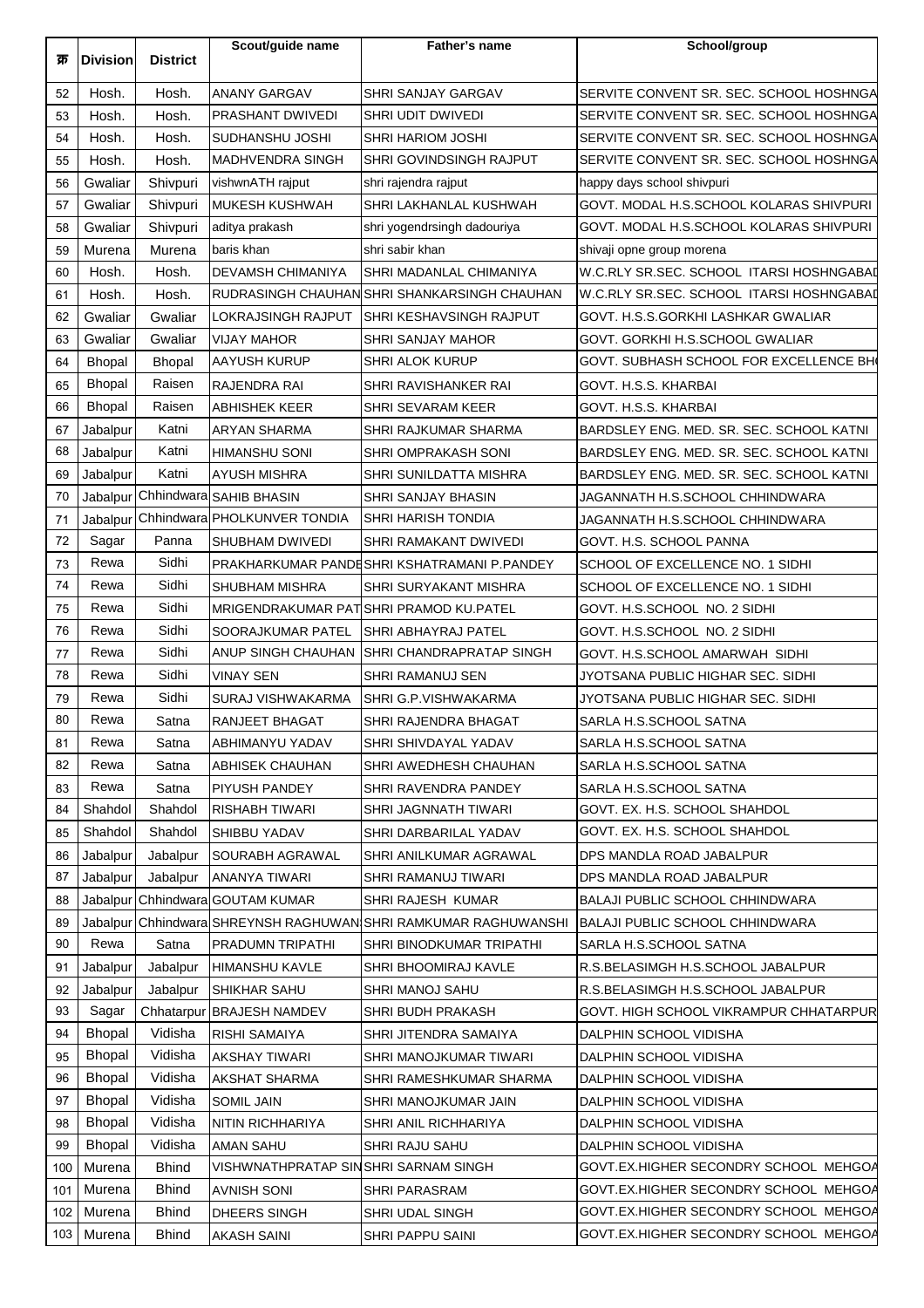| क्र         | <b>Division</b>                | <b>District</b>                | Scout/guide name             | Father's name                        | School/group                                   |
|-------------|--------------------------------|--------------------------------|------------------------------|--------------------------------------|------------------------------------------------|
|             |                                |                                |                              |                                      |                                                |
| 104         | Murena                         | <b>Bhind</b>                   | <b>HAREESH</b>               | <b>SHRI KAMLESH</b>                  | GOVT.EX.HIGHER SECONDRY SCHOOL MEHGOA          |
| 105         | Murena                         | <b>Bhind</b>                   | <b>BRAJESH SAINI</b>         | <b>SHRI KRAPAL SINGH</b>             | GOVT.EX.HIGHER SECONDRY SCHOOL MEHGOA          |
| 106         | Murena                         | <b>Bhind</b>                   | <b>MANOJKUMAR</b>            | <b>SHRI RAJARAM</b>                  | GOVT. H.S.S. GORMI DIST. BHIND                 |
| 107         | Murena                         | <b>Bhind</b>                   | <b>ARVIND SINGH</b>          | SHRI BHOORE SINGH                    | GOVT. H.S.S. GORMI DIST. BHIND                 |
| 108         | Murena                         | <b>Bhind</b>                   | NIRBHAY SINGH                | SHRI HEERA SINGH                     | GOVT. H.S.S. GORMI DIST. BHIND                 |
| 109         | Murena                         | <b>Bhind</b>                   | <b>HARENDRASINGH</b>         | <b>SHRI SHIVRAJ SINGH</b>            | GOVT. H.S.S. GORMI DIST. BHIND                 |
| 110         | Murena                         | <b>Bhind</b>                   | <b>GYANENDRA SINGH</b>       | SHRI NARENDRA SINGH                  | GOVT. H.S.S. GORMI DIST. BHIND                 |
| 111         | Murena                         | <b>Bhind</b>                   | <b>PRADEEP SINGH</b>         | <b>SHRI UDAL SINGH</b>               | GOVT. H.S.S. GORMI DIST. BHIND                 |
| 112         | Murena                         | <b>Bhind</b>                   | <b>ABHISHEK MISHRA</b>       | SHRI MAHADEV MISHRA                  | GOVT. H.S.S. GORMI DIST. BHIND                 |
| 113         | <b>Bhopal</b>                  | Vidish                         | RAMKRISHAN RATHOR            | <b>SHRI DEEWAN SINGH RATHOR</b>      | NAVANKUR VIDYAPEETH SCHOOL VIDISHA             |
| 114         | Bhopal                         | Vidish                         | SANDEEP DANGI                | SHRI BALRAM SINGH DANGI              | NAVANKUR VIDYAPEETH SCHOOL VIDISHA             |
| 115         | Indore                         | Dhar                           | <b>ARVIND KUMAR</b>          | SHRI SUDAMA PRASAD                   | GOVT. BOYS H.S.S. KHALGHAT DHAR                |
| 116         | Indore                         | Dhar                           | YASH SHARMA                  | SHRI MAHENDRA SHARMA                 | GOVT. BOYS H.S.S. KHALGHAT DHAR                |
| 117         | Indore                         | Dhar                           | TARACHAND MANDLOI            | shri SUKHLAL MANDLOI                 | GOVT. BOYS H.S.S. KHALGHAT DHAR                |
| 118         | Indore                         | Dhar                           | KARAN YADAV                  | <b>SHRI DILIP YADAV</b>              | GOVT. BOYS H.S.S. KHALGHAT DHAR                |
| 119         | Indore                         | Dhar                           | VIJAY MADHUKAR               | SHRI JAGDISH MADHUKAR                | GOVT. BOYS H.S.S. KHALGHAT DHAR                |
|             |                                |                                |                              |                                      | राज्य पुरस्कार सफल गाइड की सूची सत्र 2014–2015 |
|             |                                |                                | guide name                   | Father's name                        | School/group                                   |
| क्र         | <b>Division</b>                | District                       |                              |                                      |                                                |
| $\mathbf 1$ | Indore                         | Indore                         | KU. JANVI KANODIYA           | SHRI BHARAT KANODIYA                 | NEW FATHER ANGEL H.S.SCHOOL INDORE             |
| 2           | Indore                         | Indore                         | <b>KU. TANISHA GANGRADE</b>  | SHRI NAVNEET GANGRADE                | ST. JOSEPH,S SCHOOL INDORE                     |
| 3           | Indore                         | Indore                         | <b>KU. VICTORIA FRANCIS</b>  | SHRI FEDRIC FRANCIS                  | ST. VINCENT PALLOTTI S.S. SCHOOL INDORE        |
| 4           | Indore                         | Indore                         | KU. NEELIMA MEKALIYA         | SHRI VINOD MEKALIYA                  | ST. VINCENT PALLOTTI S.S. SCHOOL INDORE        |
| 5           | Indore                         | Indore                         | KU. KRUTI CHAWLA             | SHRI PUSHPAK CHAWLA                  | ST. VINCENT PALLOTTI S.S.SCHOOL INDORE         |
| 6           | Indore                         | Indore                         | KU. KAJAL YADUVANSHI         | SHRI O.P. YADUVANSHI                 | ST. VINCENT PALLOTTI S.S.SCHOOL INDORE         |
| 7           | Indore                         | Indore                         | KU. ARPITA CHOUBEY           | SHRI RAVINDRAKUMAR CHOUBEY           | ST. VINCENT PALLOTTI S.S.SCHOOL INDORE         |
| 8           | Indore                         | Indore                         | <b>KU. PRIYANKA PATRA</b>    | <b>SHRI BASANT PATRA</b>             | NEW FATHER ANGEL H.S. SCHOOL INDORE            |
| 9           | Indore                         | Indore                         | KU. JUHI VADILE              | <b>SHRI SUBHASH VADILE</b>           | NEW FATHER ANGEL H.S.SCHOOL INDORE             |
| 10          | Indore                         | Indore                         | KU. PRAGYA GAIKWAd           | SHRI SHIVAJI GAIKWAd                 | NEW FATHER ANGEL H.S.SCHOOL INDORE             |
| 11          | Indore                         | Indore                         | KU. AAYUSHI PAL              | SHRI SHYAMLAL PAL                    | NEW FATHER ANGEL H.S.SCHOOL INDORE             |
| 12          | Indore                         | Indore                         | <b>KU. VAISNAVI PANCHOLI</b> | SHRI YOGENDRA PANCHOLI               | NEW FATHER ANGEL H.S.SCHOOL INDORE             |
| 13          | Indore                         | Indore                         | KU. MUSKAN THAKUR            | SHRI KEHARSINGH THAKUR               | ANA CONVENT H.S. SCHOOL INDORE                 |
| 14          | Indore                         | Indore                         | KU. RITU ANJANE              | SHRI PRADEEP ANJANE                  | ANA CONVENT H.S. SCHOOL INDORE                 |
| 15          | Hosh.                          | Hosh.                          | KU. SANJNA HURMALE           | SHRI POONAMCHAND HARMALE             | W.C.RLY SR.SEC. SCHOOL ITARSI HOSHNGABAD       |
| 16          | Hosh.                          | Hosh.                          | KU. NILIMA DAmADE            | SHRI HIRAMAN DAMADE                  | W.C.RLY SR.SEC. SCHOOL ITARSI HOSHNGABAD       |
| 17          | Gwaliar                        | Gwaliar                        | <b>KU. HEMA PAWIYA</b>       | SHRI PANCHAM SINGH                   | SHAS UTKRASHT KAnYACHHATRAWAS JHANSI ROAD (    |
| 18          | Gwaliar                        | Gwaliar                        | KU. MONIKA MATHUR            | SHRI NARVESH MATHUR                  | SHAS UTKRASHT KAnYACHHATRAWAS JHANSI ROAD (    |
| 19          | Gwaliar                        | Gwaliar                        | KU. RUNI NAGAR               | SHRI RADHESHYAM NAGAR                | SHAS UTKRASHT KAnYACHHATRAWAS JHANSI ROAD      |
| 20          | Gwaliar                        | Gwaliar                        | <b>KU. RINKI JATAV</b>       | SHRI LACHCHHIRAM JATAV               | SHAS UTKRASHT KANYACHHATRAWAS JHANSI ROAD (    |
| 21          | <b>Bhopal</b>                  | Bhopal                         | KU. AAISHINI WADHWA          | SHRI VINAYKUMAR WADHWA               | SAROJNINAIDU OPEN GUIDE COMPANY BHOPAL         |
| 22          | <b>Bhopal</b>                  | Bhopal                         | KU. NEHA SINGH               | SHRI ARUNKUMAR SINGH                 | SAROJNINAIDU OPEN GUIDE COMPANY BHOPAL         |
| 23          | Bhopal                         | <b>Bhopal</b>                  | KU. KAMINI KORI              | SHRI RAMLAKHAN KORI                  | SAROJNINAIDU OPEN GUIDE COMPANY BHOPAL         |
| 24          | <b>Bhopal</b>                  | <b>Bhopal</b>                  | KU. NIDHI RAWAT              | SHRI ARUN RAWAT                      | SAROJNINAIDU OPEN GUIDE COMPANY BHOPAL         |
| 25          | <b>Bhopal</b>                  | <b>Bhopal</b>                  | KU. SHIVANI SAHU             | SHRI PREMSHANKAR SAHU                | SAROJNINAIDU OPEN GUIDE COMPANY BHOPAL         |
| 26          | <b>Bhopal</b>                  | <b>Bhopal</b>                  | KU. MANDAKINI KORI           | SHRI RAMLAKHAN KORI                  | SAROJNINAIDU OPEN GUIDE COMPANY BHOPAL         |
| 27          | <b>Bhopal</b>                  | <b>Bhopal</b>                  | KU. VARSHA SWAMI             | SHRI KANNA SWAMI                     | SAROJNINAIDU OPEN GUIDE COMPANY BHOPAL         |
| 28          |                                |                                | KU. ANUBHA BHATNAGAR         | SHRI YOGESH BHATNAGAR                | ST. MONTFORT SCHOOL BHOPAL                     |
| 29          | <b>Bhopal</b><br><b>Bhopal</b> | <b>Bhopal</b>                  | ku. Hrishika bharke          | shri rakesh bharke                   | ST. MONTFORT SCHOOL BHOPAL                     |
| 30          |                                | <b>Bhopal</b>                  | ku. Mridula nair             |                                      | ST. MONTFORT SCHOOL BHOPAL                     |
|             | <b>Bhopal</b>                  | <b>Bhopal</b><br><b>Bhopal</b> | ku. Manya chadha             | shri vibin nair<br>shri sunil chadha | ST. MONTFORT SCHOOL BHOPAL                     |
| 31          | <b>Bhopal</b>                  |                                |                              |                                      |                                                |
| 32          | <b>Bhopal</b>                  | <b>Bhopal</b>                  | KU. MANSI DHANGAR            | SHRI RAJIV DHANGAR                   | ST. MONTFORT SCHOOL BHOPAL                     |
| 33          | <b>Bhopal</b>                  | <b>Bhopal</b>                  | ku. Neetu choursiya          | shri ram kumar                       | red rose school bhopal                         |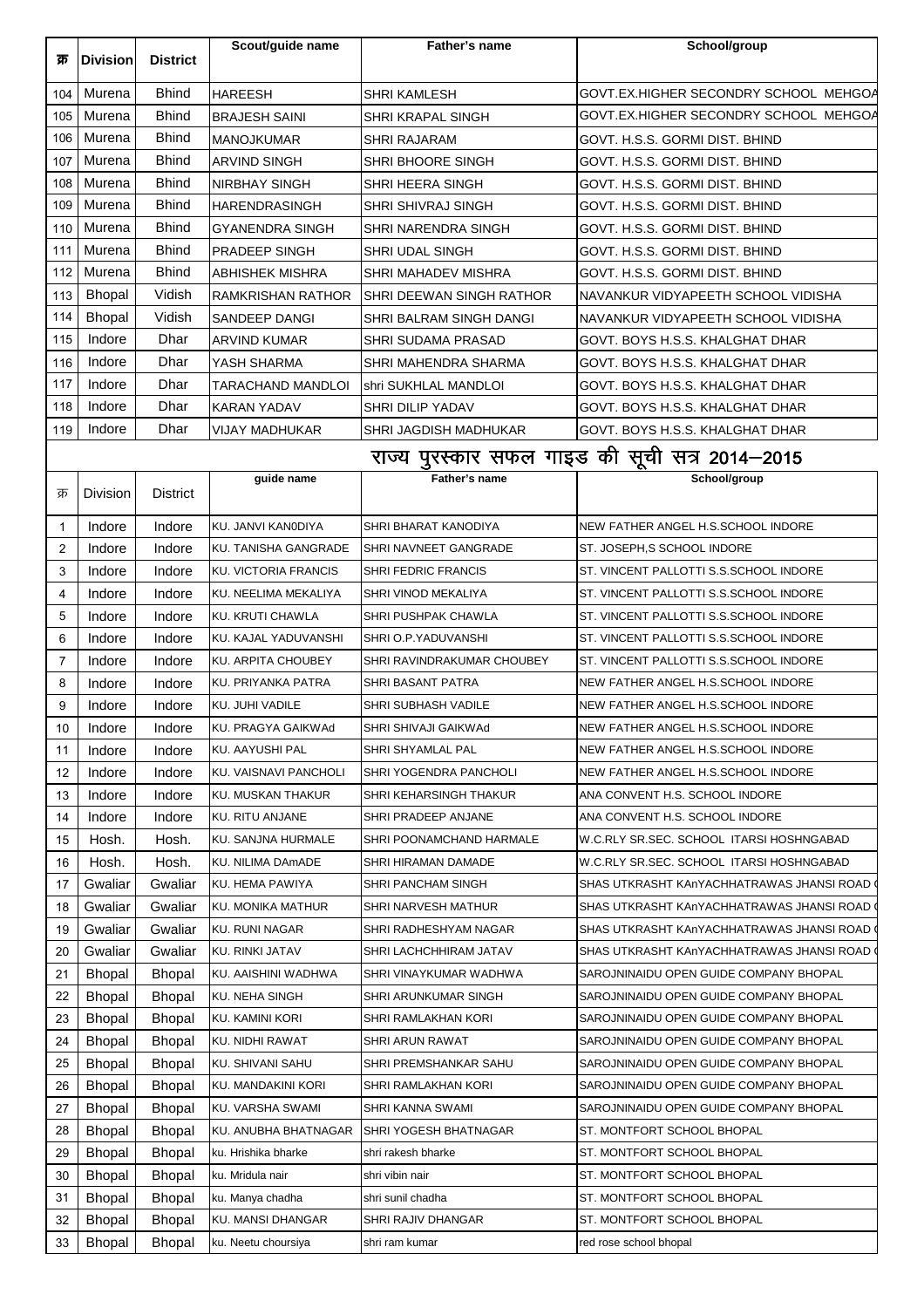| क्र | <b>Division</b> | <b>District</b> | Scout/guide name                            | Father's name                                      | School/group                                   |
|-----|-----------------|-----------------|---------------------------------------------|----------------------------------------------------|------------------------------------------------|
|     |                 |                 |                                             |                                                    |                                                |
| 34  | <b>Bhopal</b>   | <b>Bhopal</b>   | ku. Pooja yadav                             | shri kamlesh yadav                                 | red rose school bhopal                         |
| 35  | <b>Bhopal</b>   | <b>Bhopal</b>   | ku. Ankita katiyar                          | shri pappu katiyar                                 | red rose school bhopal                         |
| 36  | <b>Bhopal</b>   | <b>Bhopal</b>   | ku. Rashmi gautam                           | shri jitendra gautam                               | red rose school bhopal                         |
| 37  | Gwaliar         | Gwaliar         | KU. KSHAMTA KAUSHIK                         | shri omprakash kaushik                             | SHAS UTKRASHT KAnYACHHATRAWAS JHANSI ROAD      |
| 38  | Jabalpur        | Jabalpur        | KU.NEHA SHIVEDI                             | SHRI LAXMICHAND SHIVEDI                            | SHRI GURUNANK M.G.H.S.SCHOOL PREMNAGAR JABA    |
| 39  | Jabalpur        | Jabalpur        | KU. SWEETI SAINI                            | SHRI RAMLAL SAINI                                  | SHRI GURUNANK M.G.H.S.SCHOOL PREMNAGAR JABAI   |
| 40  | Jabalpur        | Jabalpur        | KU. SHRADDHA JHARIYA                        | SHRI BIHARILAL JHARIYA                             | SHRI GURUNANK M.G.H.S.SCHOOL PREMNAGAR JABA    |
| 41  | Jabalpur        | Jabalpur        | KU. KHUSHBOO JAYASWAL SHRI RAMSIYA JAYASWAL |                                                    | SHRI GURUNANK M.G.H.S.SCHOOL PREMNAGAR JABAI   |
| 42  | Jabalpur        | Jabalpur        | KU. RAKHI SAHU                              | SHRI SURENDRAKUMAR SAHU                            | SHRI GURUNANK M.G.H.S.SCHOOL PREMNAGAR JABAI   |
| 43  | Jabalpur        | Jabalpur        | <b>KU. NEELAM PATEL</b>                     | SHRI LAXMAN PATEL                                  | SHRI GURUNANK M.G.H.S.SCHOOL PREMNAGAR JABAI   |
| 44  | Jabalpur        | Jabalpur        | <b>KU. RESHMA RAJAK</b>                     | SHRI BHAGCHAND RAJAK                               | SHRI GURUNANK M.G.H.S.SCHOOL PREMNAGAR JABAI   |
| 45  | Jabalpur        | Katni           | <b>KU. SAKSHI GROVER</b>                    | <b>SHRI DILIP GROVER</b>                           | BARDSLEY ENG.MED. SR.SEC. SCHOOL KATNI         |
| 46  | Jabalpur        | Katni           | KU. ADITI TIWARI                            | SHRI RAJENDRAPRASAD TIWARI                         | BARDSLEY ENG.MED. SR.SEC. SCHOOL KATNI         |
| 47  | Jabalpur        |                 | Chhindwara KU. NEELAM AHAKE                 | SHRI SHIVNATH                                      | GOVT. KANYA SHIKSHA PARISAR CHHINDWARA         |
| 48  | Jabalpur        |                 | Chhindwara KU. VANDNA UIKEY                 | SHRI SHIVPRASAD UIKEY                              | GOVT. KANYA SHIKSHA PARISAR CHHINDWARA         |
| 49  | Jabalpur        |                 | Chhindwara KU. PRIYANKA BARKADE             | SHRI BARELAL BARKADE                               | GOVT. KANYA SHIKSHA PARISAR CHHINDWARA         |
| 50  | Jabalpur        |                 | Chhindwara KU. SHALINI BHONDEKAR            | SHRI ASHARAM BHONDEKAR                             | GOVT. KANYA SHIKSHA PARISAR CHHINDWARA         |
| 51  | Rewa            | Sidhi           | <b>KU. DIKSHA SINGH</b>                     | SHRI K.K.SINGH                                     | GOVT. EXCELLENCE SCHOOL NO.-1 SIDHI            |
| 52  | Rewa            | Sidhi           | <b>KU. NEELAM</b>                           | SHRI KRISHANKUMAR SINGH                            | GOVT. EXCELLENCE SCHOOL NO.-1 SIDHI            |
| 53  | Rewa            | Sidhi           | KU. PRABHA SINGH                            | SHRI RAJKUMAR SINGH                                | GOVT. EXCELLENCE SCHOOL NO.-1 SIDHI            |
| 54  | Rewa            | Sidhi           | KU. KANCHANA SINGH                          | SHRI KAMESHWAR SINGH                               | GOVT. EXCELLENCE SCHOOL NO.-1 SIDHI            |
| 55  | Sagar           | Sagar           | KU. SHALINI AHIRWAR                         | SHRI KUNDANLAL AHIRWAR                             | GOVT. DIVISIOAL RESIDENTIAL SCHOOL TILI SAGAR  |
| 56  | Sagar           | Sagar           | KU. RANJANA AHIRWAR                         | SHRI RAJESH AHIRWAR                                | GOVT. DIVISIOAL RESIDENTIAL SCHOOL TILI SAGAR  |
| 57  | Sagar           | Sagar           | KU. HEMLATA AHIRWAR                         | SHRI LAXMINARAYAN AHIRWAR                          | GOVT. DIVISIOAL RESIDENTIAL SCHOOL TILI SAGAR  |
| 58  | Sagar           | Sagar           | KU.RAJESWARI AHIRWAR                        | SHRI MULAYAMSINGH                                  | GOVT. DIVISIOAL RESIDENTIAL SCHOOL TILI SAGAR  |
| 59  | Sagar           | Sagar           | KU. PRIYANKA ATHIYA                         | SHRI HEERALAL ATHIYA                               | GOVT. DIVISIOAL RESIDENTIAL SCHOOL TILI SAGAR  |
| 60  | Satna           | Satna           | KU. SANJANA TIWARI                          | SHRI SANJAY TIWARI                                 | SARLA HIGHER SECONDERY SCHOOL SATNA            |
| 61  | Satna           | Satna           | KU. SHEETAL SHARAM                          | SHRI ASHOK SHARMA                                  | SARLA HIGHER SECONDERY SCHOOL SATNA            |
| 62  | Satna           | Satna           | <b>KU. SHUBHDA VERMA</b>                    | SHRI P.K. VERMA                                    | SARLA HIGHER SECONDERY SCHOOL SATNA            |
| 63  | Satna           | Satna           | KU. AKANKSHA MISHRA                         | SHRI K.S. MISHRA                                   | SARLA HIGHER SECONDERY SCHOOL SATNA            |
| 64  | Satna           | Satna           | <b>KU. MANSI DUBEY</b>                      | SHRI S.K.DUBEY                                     | SARLA HIGHER SECONDERY SCHOOL SATNA            |
| 65  | Satna           | Satna           | KU. PRIYA SINGH                             | SHRI B.P.SINGH                                     | SARLA HIGHER SECONDERY SCHOOL SATNA            |
| 66  | Satna           | Satna           | KU. EKTA SINGH BAGHEL                       | SHRI KISHORSINGH BAGHEL                            | SARLA HIGHER SECONDERY SCHOOL SATNA            |
| 67  | Sagar           | Tikmgar         |                                             | KU. DEEPSHIKHA RICHHARISHRI CHANDRABHAN RICHHARIYA | GOVT. HIGHER SECONDERY SCHOOL LARKHURD TIKA    |
| 68  | Jabalpur        |                 | Chhindwara KU. PRACHI THAKUR                | SHRI RAMSINGH THAKUR                               | BALAJI PUBLIC H.S. SCHOOL CHHINDWARA           |
| 69  | Indore          | Indore          | KU. VIBHA PARIHAR                           | SHRI CHAINSINGH PARIHAR                            | SHRI K.B.PATEL gujrati GIRLS H.S.SCHOOL INDORe |
| 70  | Indore          | Indore          | KU. VINITA RITHORE                          | SHRI MADANLAL RARHORE                              | SHRI K.B.PATEL gujrati GIRLS H.S.SCHOOL INDORe |
| 71  | Indore          | Indore          | KU. AYUSHI PANCHAL                          | SHRI KAMAL PANCHAL                                 | SHRI K.B.PATEL gujrati GIRLS H.S.SCHOOL INDORe |
| 72  | Indore          | Indore          |                                             | KU. BHUMIKA SHRIVASPAT SHHI RAJESH SHRIVASPAT      | SHRI K.B.PATEL gujrati GIRLS H.S.SCHOOL INDORe |
| 73  | Indore          | Indore          | KU. SHRUTI PAWAIYA                          | SHRI CHANDRAPAL PAWAIYA                            | SHRI K.B.PATEL gujrati GIRLS H.S.SCHOOL INDORe |
| 74  | Indore          | Indore          | <b>KU. CHARMI SHETH</b>                     |                                                    | SHRI K.B.PATEL gujrati GIRLS H.S.SCHOOL INDORe |
| 75  | Indore          | Indore          |                                             | SHRI VIJAYKUMAR SHETH                              |                                                |
| 76  | Gwaliar         | Guna            | KU. MANALI CHOUHAN                          | SHRI ARVIND CHOUHAN                                | SHRI K.B.PATEL gujrati GIRLS H.S.SCHOOL INDORe |
|     |                 |                 | KU. BHAVANA KUSHWAH                         | SHRI KAmLESH KUSHWAH                               | M.L.B. G.H.S. SCHOOL GUNA                      |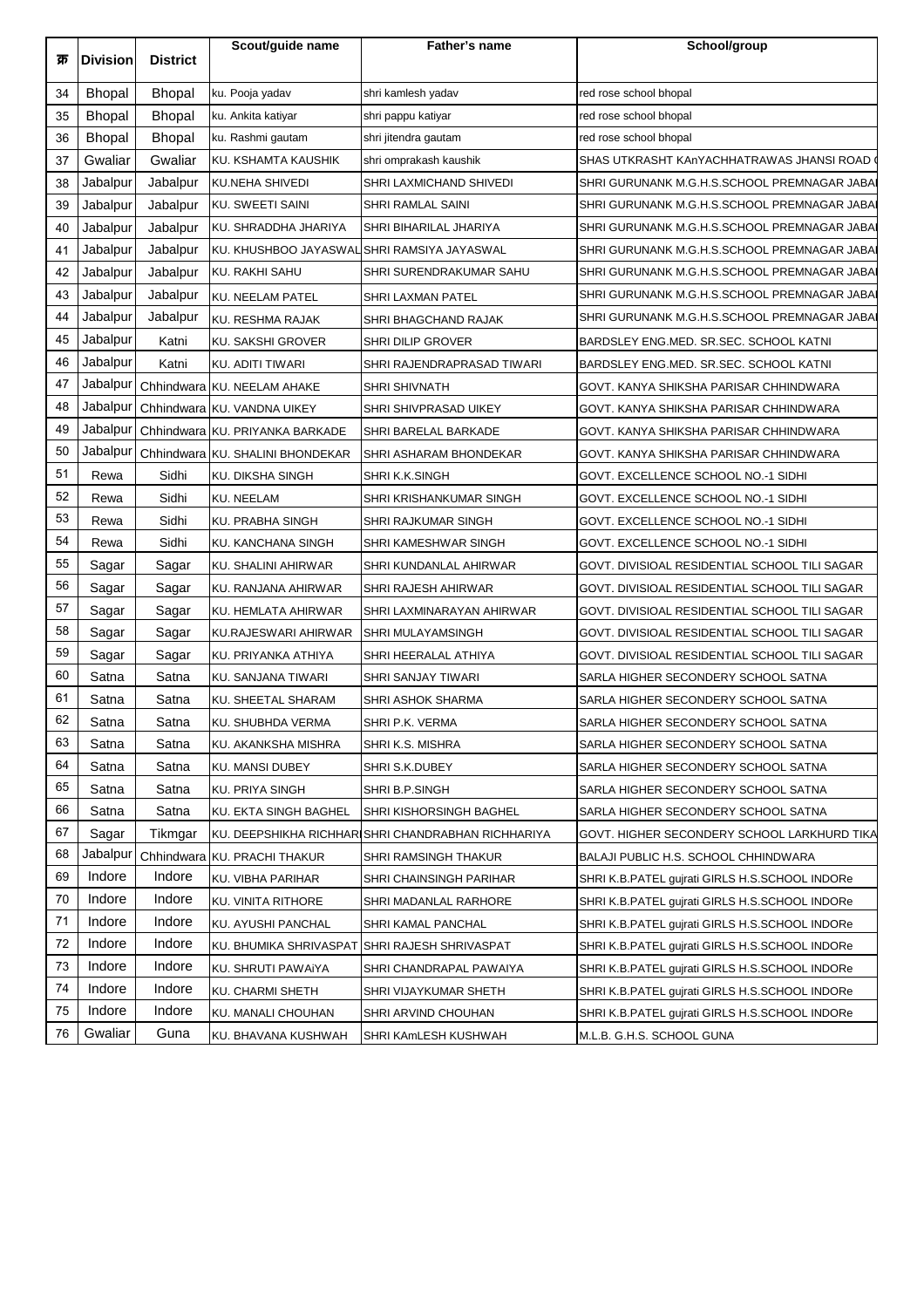| जन्मतिथि | रा.पु. पूर्ण<br>तिथि |
|----------|----------------------|
| 08.04.00 | 26.07.2014           |
| 27.12.96 | 26.07.2014           |
| 20.10.98 | 26.07.2014           |
| 04.12.99 | 26.07.2014           |
| 05.08.97 | 26.07.2014           |
| 15.01.01 | 26.07.2014           |
| 09.07.97 | 26.07.2014           |
| 02.11.99 | 26.07.2014           |
| 16.11.98 | 26.07.2014           |
| 14.11.99 | 26.07.2014           |
| 31.12.00 | 26.07.2014           |
| 29.07.00 | 26.07.2014           |
| 31.08.97 | 26.07.2014           |
| 23.03.00 | 26.07.2014           |
| 27.05.97 | 26.07.2014           |
| 04.11.97 | 26.07.2014           |
| 02.10.99 | 26.07.2014           |
| 21.09.97 | 26.07.2014           |
| 24.04.98 | 26.07.2014           |
| 04.09.98 | 26.07.2014           |
| 04.05.98 | 26.07.2014           |
| 06.05.99 | 26.07.2014           |
| 22.06.00 | 26.07.2014           |
| 26.10.99 | 26.07.2014           |
| 17.08.98 | 26.07.2014           |
| 04.08.00 | 26.07.2014           |
| 04.12.00 | 26.07.2014           |
| 06.01.00 | 26.07.2014           |
| 01.09.99 | 26.07.2014           |
| 07.07.99 | 26.07.2014           |
| 11.05.99 | 26.07.2014           |
| 28.07.99 | 26.07.2014           |
| 23.11.97 | 26.07.2014           |
| 01.03.97 | 26.07.2014           |
| 19.05.00 | 26.07.2014           |
| 18.08.98 | 26.07.2014           |
| 02.10.00 | 26.07.2014           |
| 04.05.99 | 26.07.2014           |
| 01.07.97 | 26.07.2014           |
| 15.12.96 | 26.07.2014           |
| 01.09.99 | 26.07.2014           |
| 16.01.99 | 26.07.2014           |
| 30.01.00 | 26.07.2014           |
| 23.08.98 | 26.07.2014           |
| 17.09.00 | 26.07.2014           |
| 04.08.99 | 26.07.2014           |
| 16.02.00 | 26.07.2014           |
| 12.07.99 | 26.07.2014           |
| 22.07.99 | 26.07.2014           |
| 21.11.99 | 26.07.2014           |
| 08.07.99 | 26.07.2014           |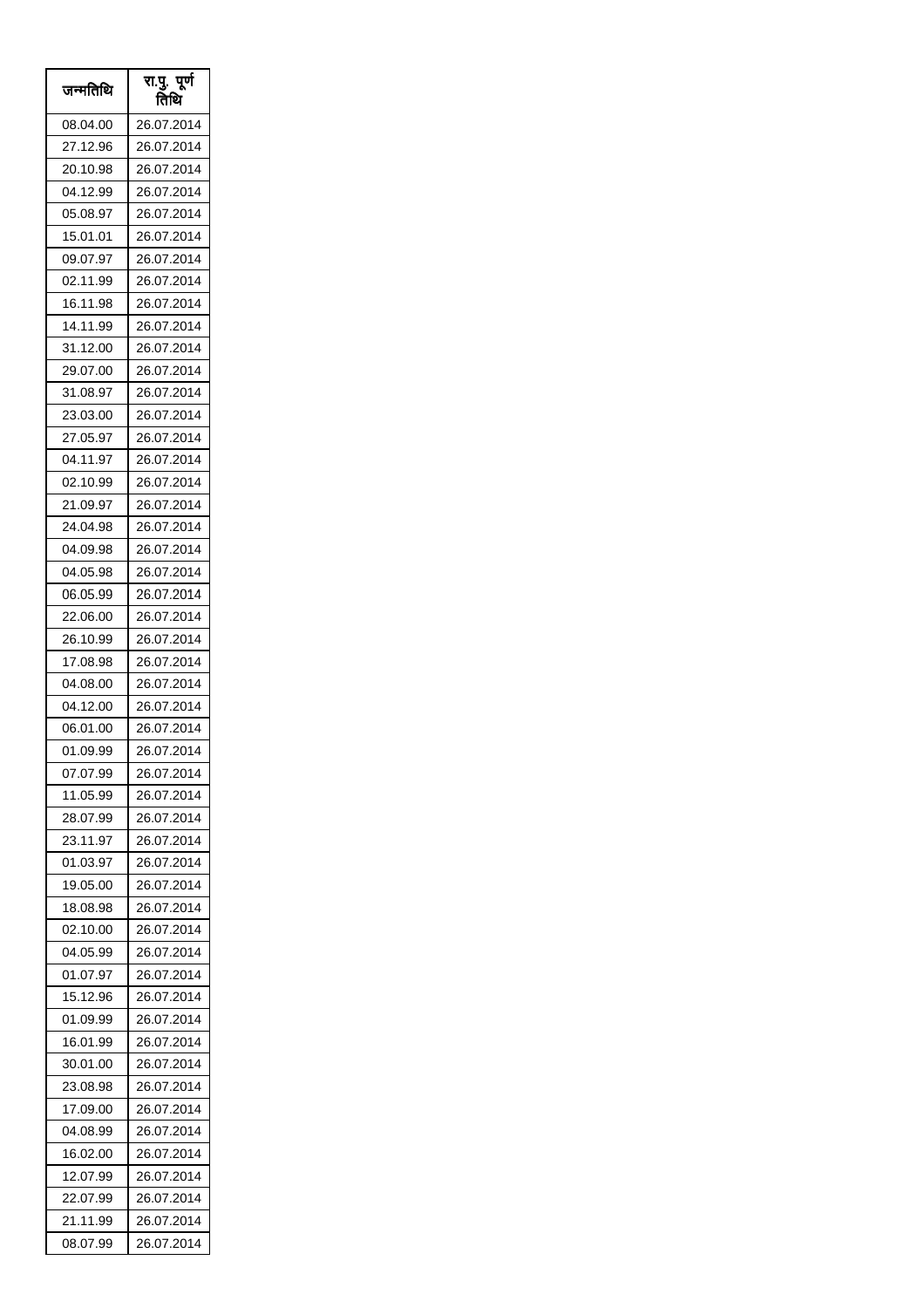| जन्मतिथि  | रा.पु. पूर्ण<br>तिथि |
|-----------|----------------------|
| 03.05.00  | 26.07.2014           |
| 09.12.00  | 26.07.2014           |
| 12.09.00  | 26.07.2014           |
| 09.02.00  | 26.07.2014           |
| 09.07.97  | 26.07.2014           |
| 05.04.97  | 26.07.2014           |
| 17.12.00  | 26.07.2014           |
| 04.05.99  | 26.07.2014           |
| 14.07.01  | 26.07.2014           |
| 28.07.01  | 26.07.2014           |
| 09.09.97  | 26.07.2014           |
| 18.01.97  | 26.07.2014           |
| 01.04.98  | 12.09.2014           |
| 10.01.98  | 12.09.2014           |
| 06.06.97  | 12.09.2014           |
| 02.11.97  | 12.09.2014           |
| 25.09.97  | 12.09.2014           |
| 17.08.98  | 12.09.2014           |
| 27.08.97  | 12.09.2014           |
| 12.03.99  | 12.09.2014           |
| 21.01.00  | 12.09.2014           |
| 02.05.97  | 12.09.2014           |
| 07.12.98  | 12.09.2014           |
| 15.06.98  | 12.09.2014           |
| 26.01.99  | 12.09.2014           |
| 15.07.00  | 12.09.2014           |
| 11.03.00  | 12.09.2014           |
| 21.06.98  | 12.09.2014           |
| 01.06.98  | 12.09.2014           |
| 09.06.00  | 12.09.2014           |
| 09.10.00  | 12.09.2014           |
| 01.04.99  | 12.09.2014           |
| 05.06.98  | 12.09.2014           |
| 13.03.98  | 12.09.2014           |
| 31.01.98  | 12.09.2014           |
| 16.08.99  | 12.09.2014           |
| 24.11.98  | 12.09.2014           |
| 06.08.98  | 12.09.2014           |
| 07.12.99  | 12.09.2014           |
| 21.02.98  | 12.09.2014           |
| 15.03.97  | 12.09.2014           |
| 08.08.99  | 12.09.2014           |
| 14.07.99  | 17.10.14             |
| 13 .08.00 | 17.10.14             |
| 11.07.00  | 17.10.14             |
| 22.07.99  | 17.10.14             |
| 23.07.99  | 17.10.14             |
| 25.05.00  | 17.10.14             |
| 30.06.98  | 17.10.14             |
| 25.02.98  | 17.10.14             |
| 25.05.99  | 17.10.14             |
| 06.08.98  | 17.10.14             |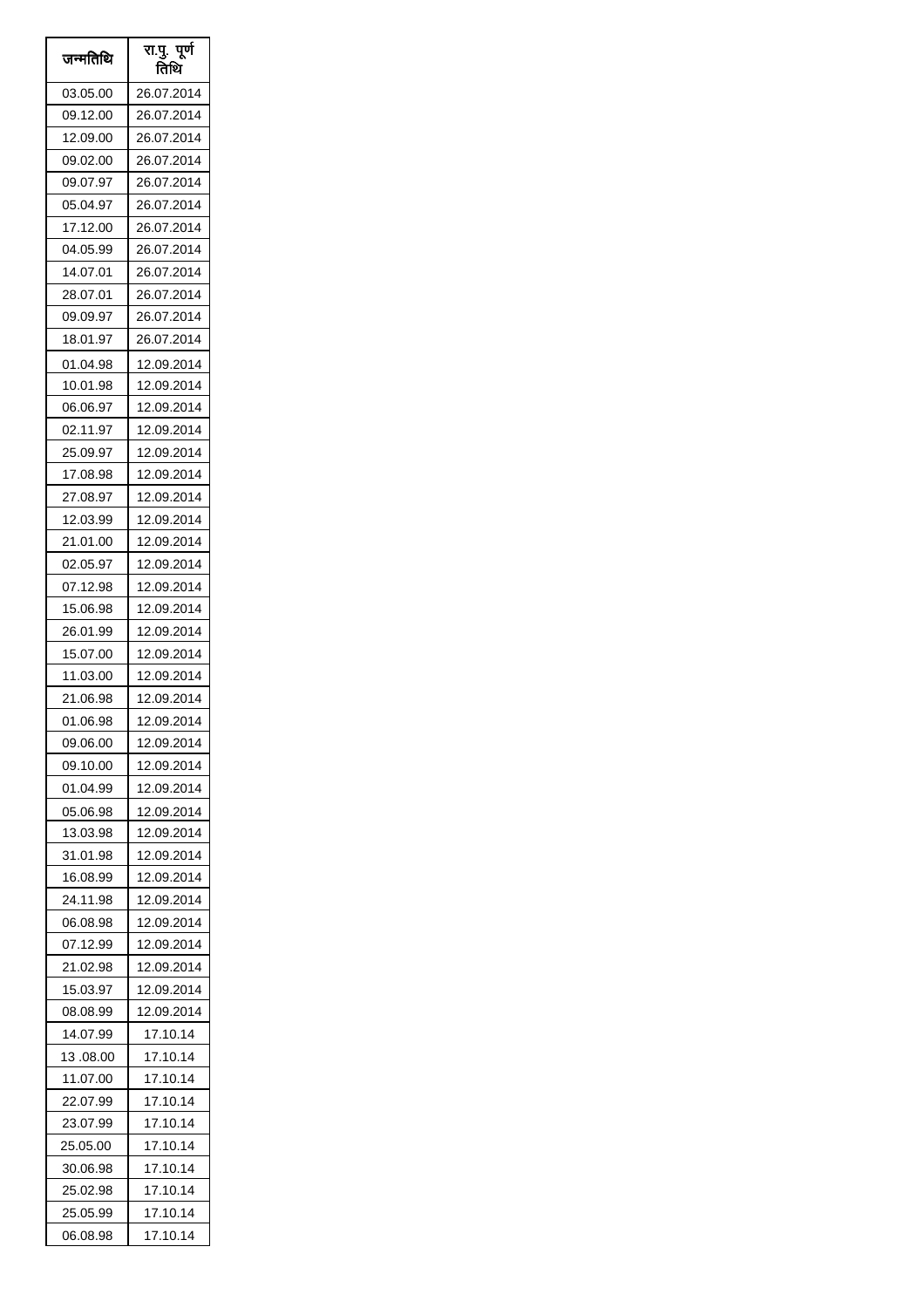| जन्मतिथि | रा.पु. पूर्ण<br>तिथि |
|----------|----------------------|
| 02.08.99 | 17.10.14             |
| 05.06.97 | 17.10.14             |
| 25.11.98 | 17.10.14             |
| 25.10.99 | 17.10.14             |
| 25.06.99 | 17.10.14             |
| 05.08.98 | 17.10.14             |
| 01.07.99 | 17.10.14             |
| 15.06.99 | 17.10.14             |
| 18.06.98 | 17.10.14             |
| 14.07.00 | 17.10.14             |
| 10.10.99 | 17.10.14             |
| 15.08.99 | 17.10.14             |
| 10.11.98 | 17.10.14             |
| 07.07.00 | 17.10.14             |
| 10.04.00 | 17.10.14             |
| 01.07.00 | 17.10.14             |

| रा.पू. पूर्ण<br>तिथि |
|----------------------|
| 26.07.14             |
| 26.07.14             |
| 26.07.14             |
| 26.07.14             |
| 26.07.14             |
| 26.07.14             |
| 26.07.14             |
| 26.07.14             |
| 26.07.14             |
| 26.07.14             |
| 26.07.14             |
| 26.07.14             |
| 26.07.14             |
| 26.07.14             |
| 26.07.14             |
| 26.07.14             |
| 26.07.14             |
| 26.07.14             |
| 26.07.14             |
| 26.07.14             |
| 26.07.14             |
| 26.07.14             |
| 26.07.14             |
| 26.07.14             |
| 26.07.14             |
| 26.07.14             |
| 26.07.14             |
| 26.07.14             |
| 26.07.14             |
| 26.07.14             |
| 26.07.14             |
| 26.07.14             |
| 26.07.14             |
|                      |